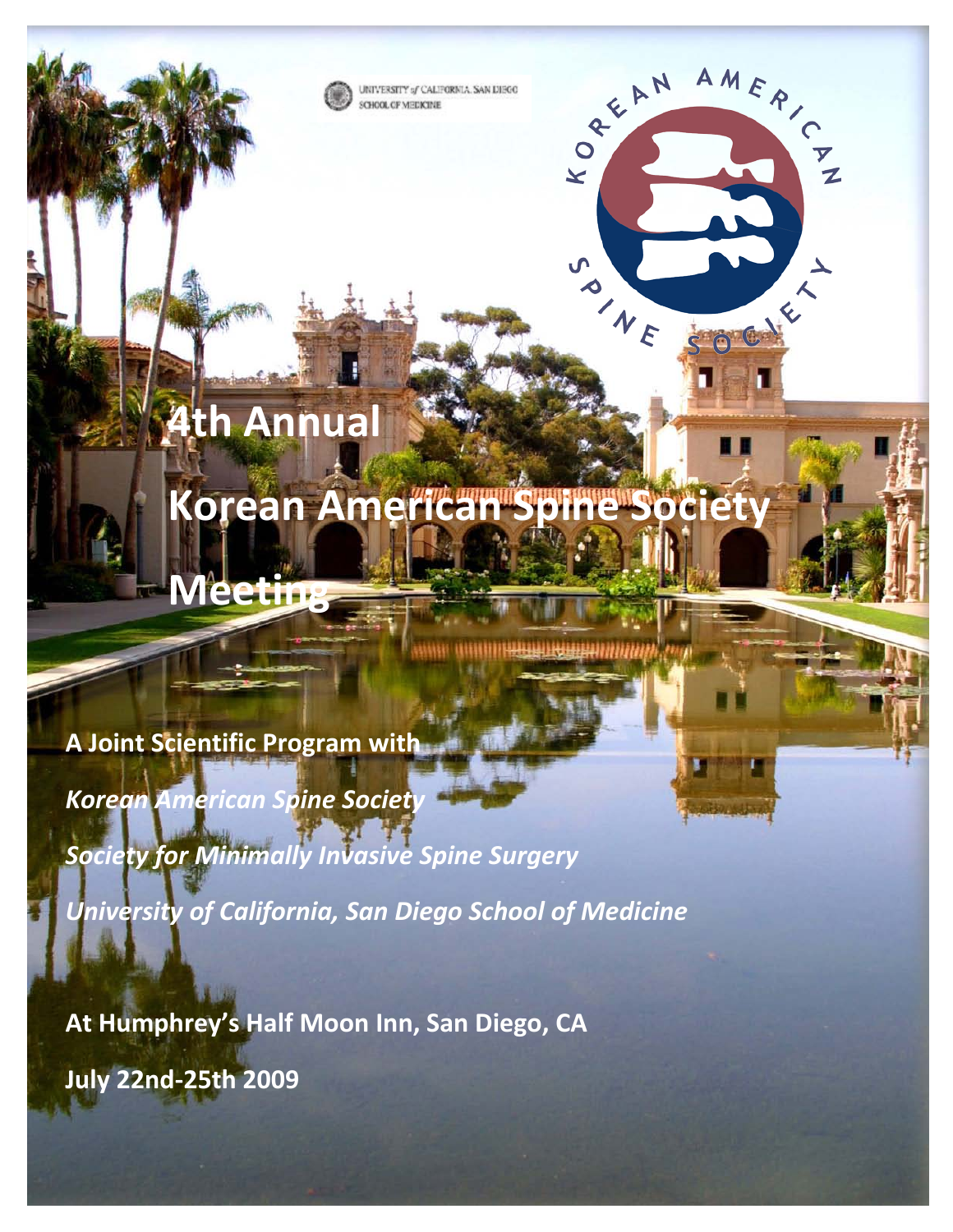#### WELCOME:

On behalf of the Program Committee of the Korean American Spine Society (KASS), we are pleased that you have joined us for our fourth annual meeting in beautiful San Diego, CA. This meeting features a distinguished faculty presenting interesting surgical topics, as well as numerous discussion periods to encourage lively debates.

The founding surgeons, Casey K. Lee, MD, Howard S. An, MD and Hae-Dong Jho, MD, PhD formed KASS to share their passion for spine care, as well as to promote and share their passion for their culture. KASS' mission is to further spine care through social, academic and cultural exchange.

We look forward to seeing and hearing from you this week.

Dan Riew, MD and Jae Lim, MD Program Co-Chairs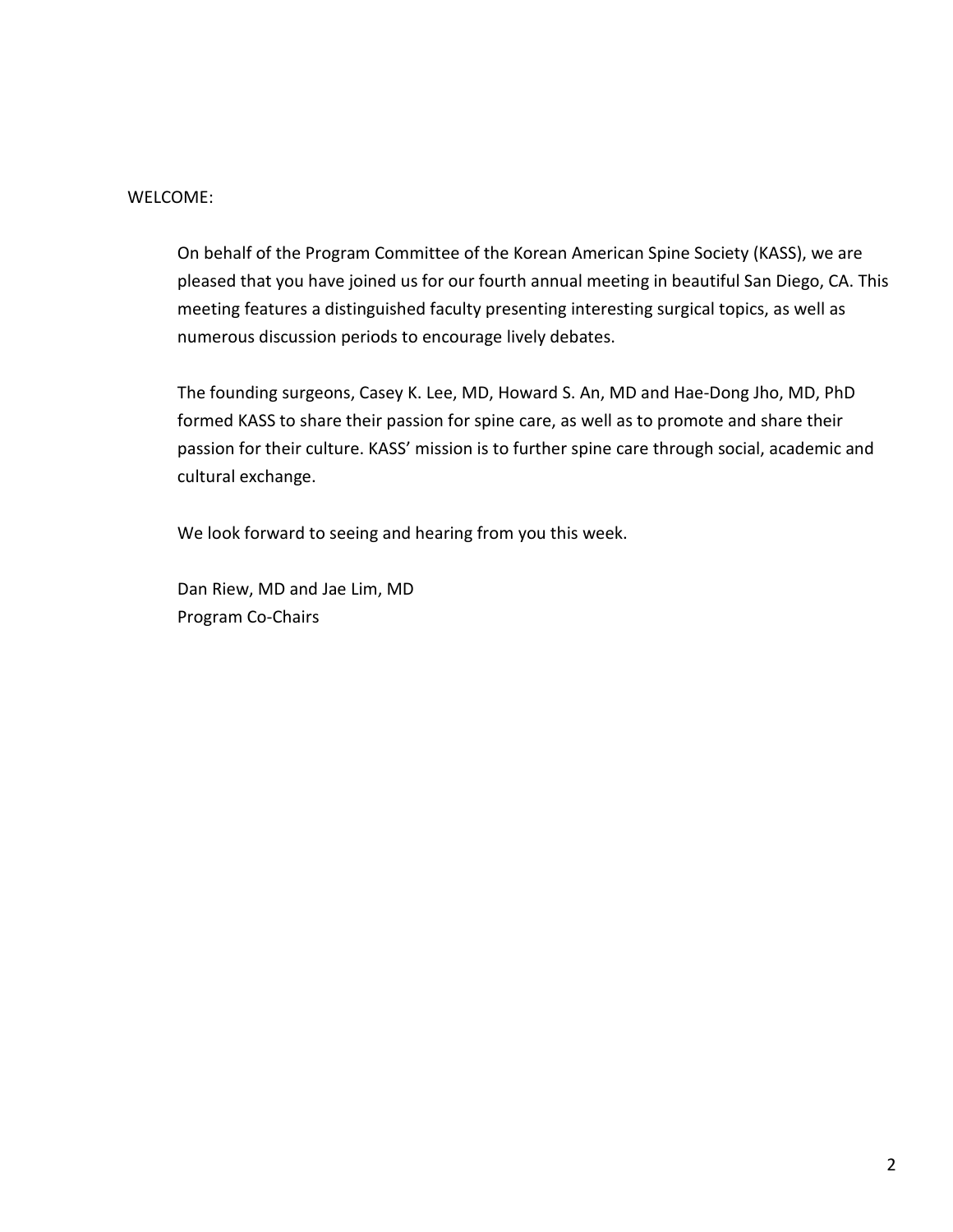# **MEETING SCHEDULE**

# **Wednesday, July 22nd**

5:00 - 6:00 Registration

6:00 - 9:00 Evening Welcome Reception\*

# **Thursday, July 23rd**

| $7:00 - 7:30$   | Registration            |                                                             |                          |
|-----------------|-------------------------|-------------------------------------------------------------|--------------------------|
| 7:30            | Welcome & Announcements |                                                             | Howard An                |
| $7:45 - 8:30$   |                         | Session A: Cervical Trauma                                  | Howard An & Jae Lim      |
| $7:45 - 7:54$   |                         | Os Odontoideum: What is it, when do you treat it?           | Jong Won Kang            |
| $7:55 - 8:04$   |                         | Transoral resection of the dens. Indications and techniques | Dan Riew                 |
| $8:05 - 8:14$   |                         | Robotic transoral odontoidectomy                            | John YK Lee              |
| $8:15 - 8:30$   |                         | Questions                                                   |                          |
| 8:30 to 9:00    |                         | 30 min breakfast break with Family*                         |                          |
| $9:05 - 10:15$  |                         | Session B: Thoracolumbar                                    | Brian Kwon & Kee-Yong Ha |
| $9:05 - 9:09$   |                         | Pathologic Compression Fracture Case presentation           | Kee-Yong Ha              |
| $9:10 - 9:14$   |                         | Vertebroplasty                                              | Kee-Yong Ha              |
| $9:15 - 9:19$   |                         | Balloon kyphoplasty                                         | Stephen Ryu              |
| $9:20 - 9:24$   |                         | Structural kyphoplasty                                      | Jae Lim                  |
| $9:25 - 9:39$   |                         | Questions                                                   |                          |
| $9:40 - 9:42$   |                         | <b>Central Thoracic Disc Herniation Case Presentation</b>   | Tim Yoon                 |
| $9:43 - 9:50$   |                         | Open transthoracic                                          | Sunny Kim                |
| $9:51 - 9:58$   |                         | Thoracoscopic                                               | HD Jho                   |
| $9:59 - 10:06$  |                         | Direct lateral (minitransthoracic w/o lung deflation)       | Jeff Roh                 |
| 10:07-10:15     |                         | Questions                                                   |                          |
|                 |                         | 10:15 - 10:27 Coffee Break & KASS Business Meeting          |                          |
|                 |                         | 10:30 - 11:45 Session C: Controversies in T-L Spine         | Casey Lee & Sunny Kim    |
| $10:30 - 10:37$ |                         | Grade I spondylolisthesis                                   | Casey Lee                |
| $10:38 - 10:45$ |                         | Decompression only                                          | Michael Oh               |

- 10:54 11:04 Questions
	- 11:04 11:11 Single level L4-5 discogenic back pain with no significant canal stenosis Case Presentation and a stenosis Case Presentation 11:11 – 11:18 ALIF ALIF ALIT ALIT ALIT AND ALIT AND A LOT AND A LOT AND A LOT AND A LOT AND A LOT AND A LOT AN

10:46 - 10:53 Decompression + Fusion **Decompression + Fusion** extending the Hyun Bae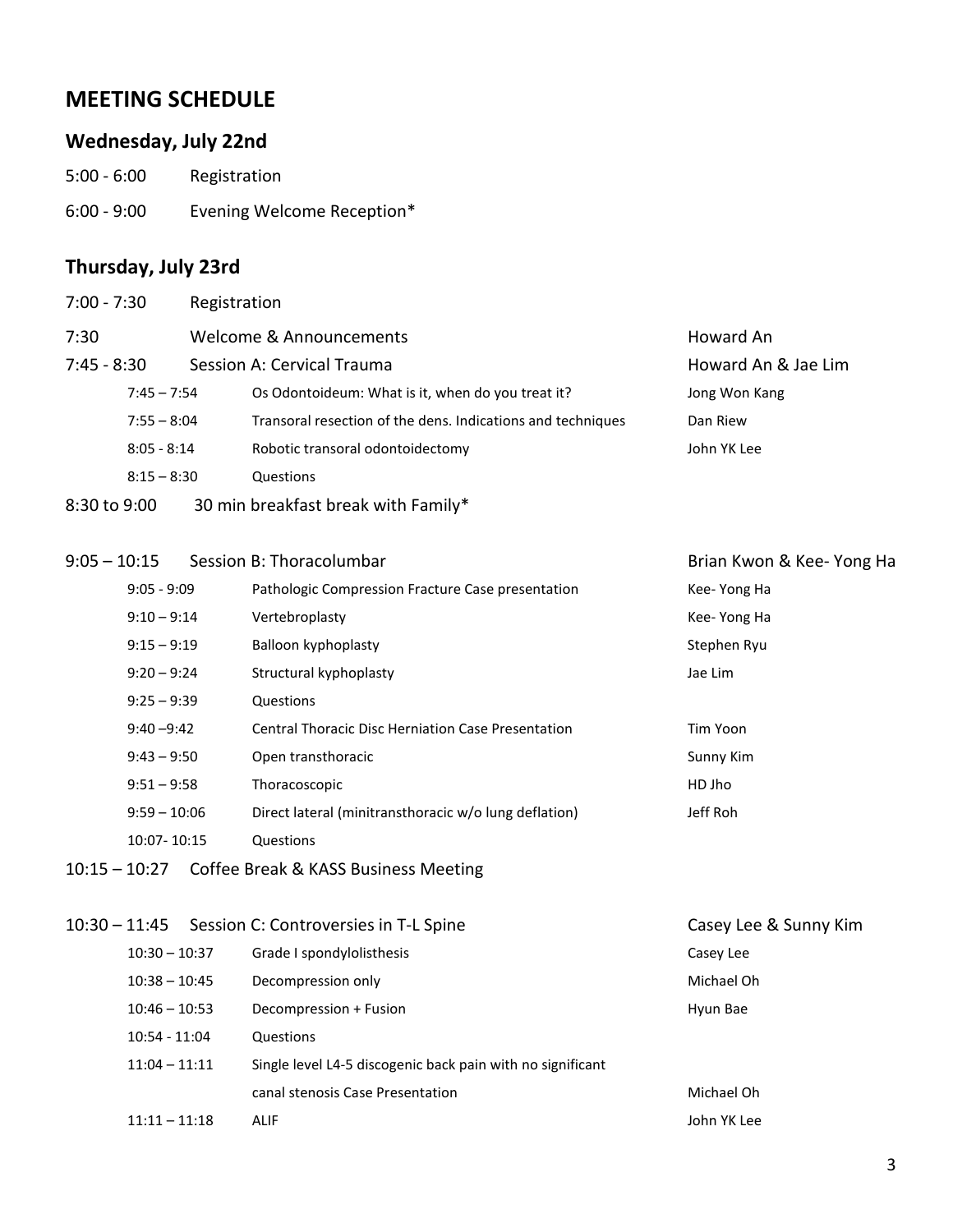| $11:19 - 11:26$ | <b>XLIF</b> | Choll Kim |
|-----------------|-------------|-----------|
| 11:27 – 11:34   | PLIF/TLIF   | Casey Lee |
| $11:35 - 11:45$ | Questions   |           |

12:00 Depart for Legoland, the Segway Tour or spend the afternoon and evening on your own.

#### **Friday, July 24th**

| $8:00 - 9:00$   | Minimally Invasive Approaches: Video/slide demos | Choll Kim & Jeff Roh |
|-----------------|--------------------------------------------------|----------------------|
| $8:00 - 8:12$   | X-LIF                                            | Kevin Yoo            |
| $8:13 - 8:25$ : | TLIF                                             | Jeff Roh             |
| $8:26 - 8:38$   | TransSacral                                      | Doug Won             |
| $8:38 - 9:00$   | Questions                                        |                      |
| $9:00 - 9:30$   | 30 min breakfast break with Family*              |                      |

#### 9:30 - 12:00 Product Workshops

| Medyssey          | Hyun Bae   |
|-------------------|------------|
| <b>Medtronics</b> | Brian Kwon |
| Zimmer            | TBA        |
| Stryker           | Jeff Roh   |
| <b>Nuvasive</b>   | TBA        |
| Globus            | TBA        |

(Attendance at all workshops is mandatory for all faculty who wish to be reimbursed for travel expenses.)

#### 12:00 – 12:45 Lunch\* & Business Meeting

#### 7:00 - 9:00 Annual Dinner\* with Special Guest Speaker: David Kang, PhD

Dr Kang is Professor of International Relations and Business, and director of the Korean Studies Institute, at the University of Southern California. Kang is author of China Rising: Peace, Power, and Order in East Asia (Columbia University Press, 2007); Crony Capitalism: Corruption and Development in South Korea and the Philippines (Cambridge University Press, 2002), and Nuclear North Korea: A Debate on Engagement Strategies (co-authored with Victor Cha) (Columbia University Press, 2003). He has published numerous scholarly articles in journals such as International Organization and International Security, as well as opinion pieces in the New York Times, the Financial Times, the Washington Post, the Los Angeles Times, and numerous Korean and Chinese newspapers. Kang is also a regular consultant for both multinational corporations and U.S. government agencies, such as the CIA, National Intelligence Council, and the State Department. Professor Kang was previously Professor of Government and Adjunct Professor at the Tuck School of Business, Dartmouth College. He has been a visiting professor at Stanford University, Yale University, Seoul National University, Korea University, and the University of Geneva. He received an A.B. with honors from Stanford University and his Ph.D. from Berkeley.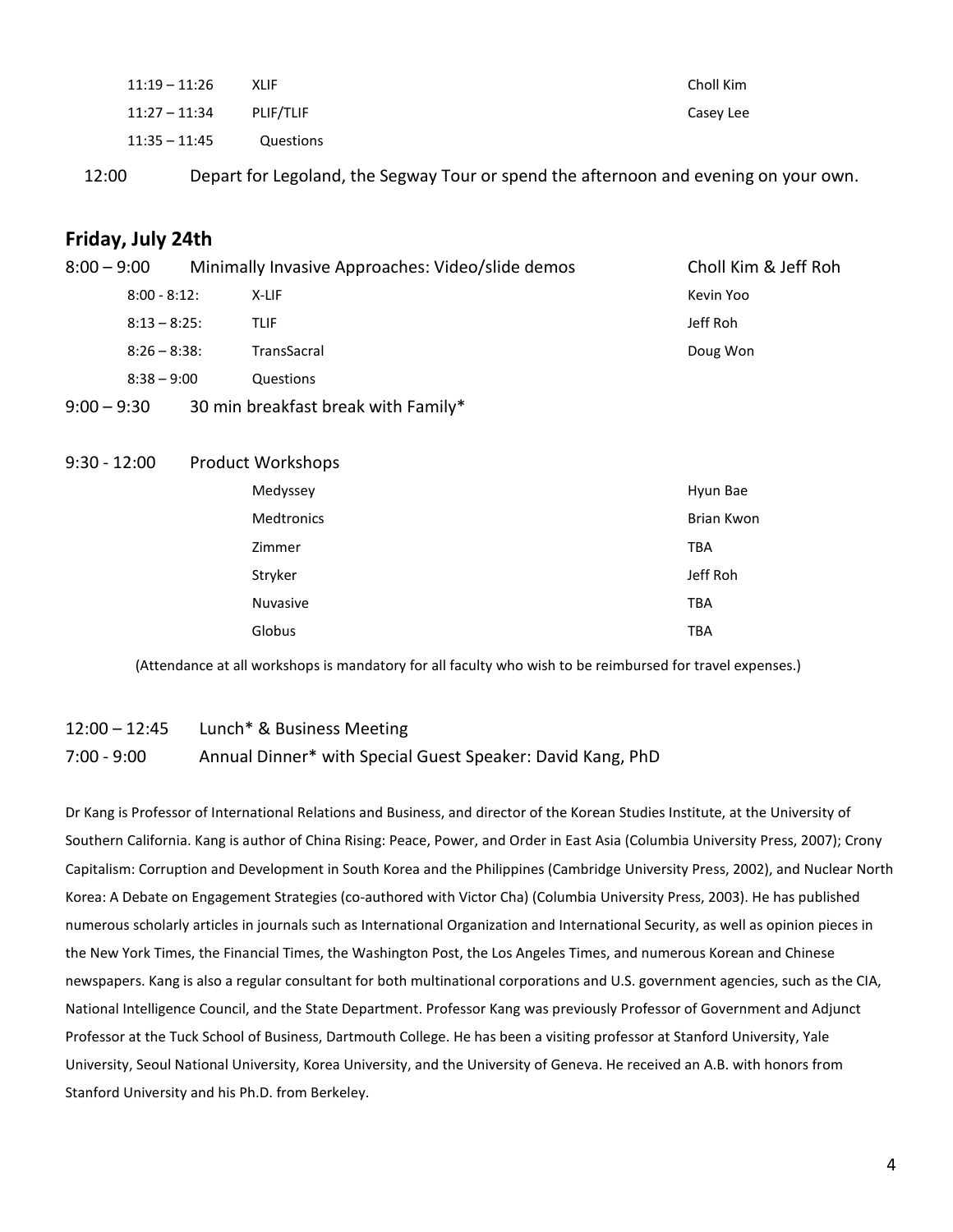# **Saturday, July 25th**

| $7:55 - 8:00$   | Announcement                                                  | Howard An           |
|-----------------|---------------------------------------------------------------|---------------------|
| $8:00 - 8:55$   | Session A: Cervical                                           | HD Jho & Kee Park   |
| $8:00 - 8:08$   | Anterior Cervical Foraminotomy                                | Byung Gwan Moon     |
| $8:09 - 8:17$   | <b>BMP</b> in C-spine                                         | Kee Kim             |
| $8:18 - 8:26$   | Asymptomatic stenosis with and without cord signal change     |                     |
|                 | - do we need to decompress?                                   | <b>Brian Kwon</b>   |
| $8:27 - 8:35$   | Operative treatment of hangman's fractures:                   |                     |
|                 | ACDF vs interfragmentary vs C1 or 2 to3?                      | Stephen Ryu         |
| $8:36 - 8:44$   | Cervical Spine Surgery in Ethiopia                            | <b>Kee Park</b>     |
| $8:45 - 8:55$   | Questions                                                     |                     |
| 9:00 to 9:30    | 30 min breakfast break with Family*                           |                     |
| $9:30 - 10:15$  | Session B: Basic Science and Diagnostics                      | Tim Yoon & Hyun Bae |
| $9:30 - 9:38$   | BMP lumbar spine, bone marrow aspirate, etc: principles,      |                     |
|                 | applications, experience in the use of osteobiologics and     |                     |
|                 | synthethic grafting materials                                 | Seung Hwan Yoon     |
| $9:38 - 9:46$   | Alternative methods of finding the pain generator: Functional |                     |
|                 | Anesthetic Discography, SPECT/CT, Traditional discography     | Thomas Cha          |
| $9:46 - 9:54$   | Cellular/molecular update. Disc regeneration, gene therapy    | Howard An           |
| $9:54 - 10:02$  | Cellular therapy for spinal cord trauma                       | John Yu             |
| $10:02 - 10:14$ | Questions                                                     |                     |
| 10:15-10:28     | Coffee Break                                                  |                     |
| $10:30 - 11:45$ | Session C: T-L Spine                                          | Kee Kim & Jay Kim   |
| $10:30 - 10:37$ | Percutaneous Discectomies: Should we be doing more?           | Woo-Kyung Kim       |
| $10:38 - 10:45$ | Direct Lateral for thoracic disc                              | Kee Kim             |
| $10:46 - 10:53$ | <b>Stereotactic Radiosurgery</b>                              | Michael Lim         |
| $10:54 - 11:04$ | Questions                                                     |                     |
| $11:05 - 11:12$ | Adult thoracic deformity: Indications & Techniques            | Jay Kim             |
| $11:13 - 11:21$ | Adult Lumbar deformity: Indications & Techniques              | James Mok           |
| $11:22 - 11:30$ | Biomechanics of Spinal Instrumentation                        | Woojin Cho          |
| $11:31 - 11:41$ | Questions                                                     |                     |
| 11:42-12:00     | <b>Closing Remarks</b>                                        | Kee Kim             |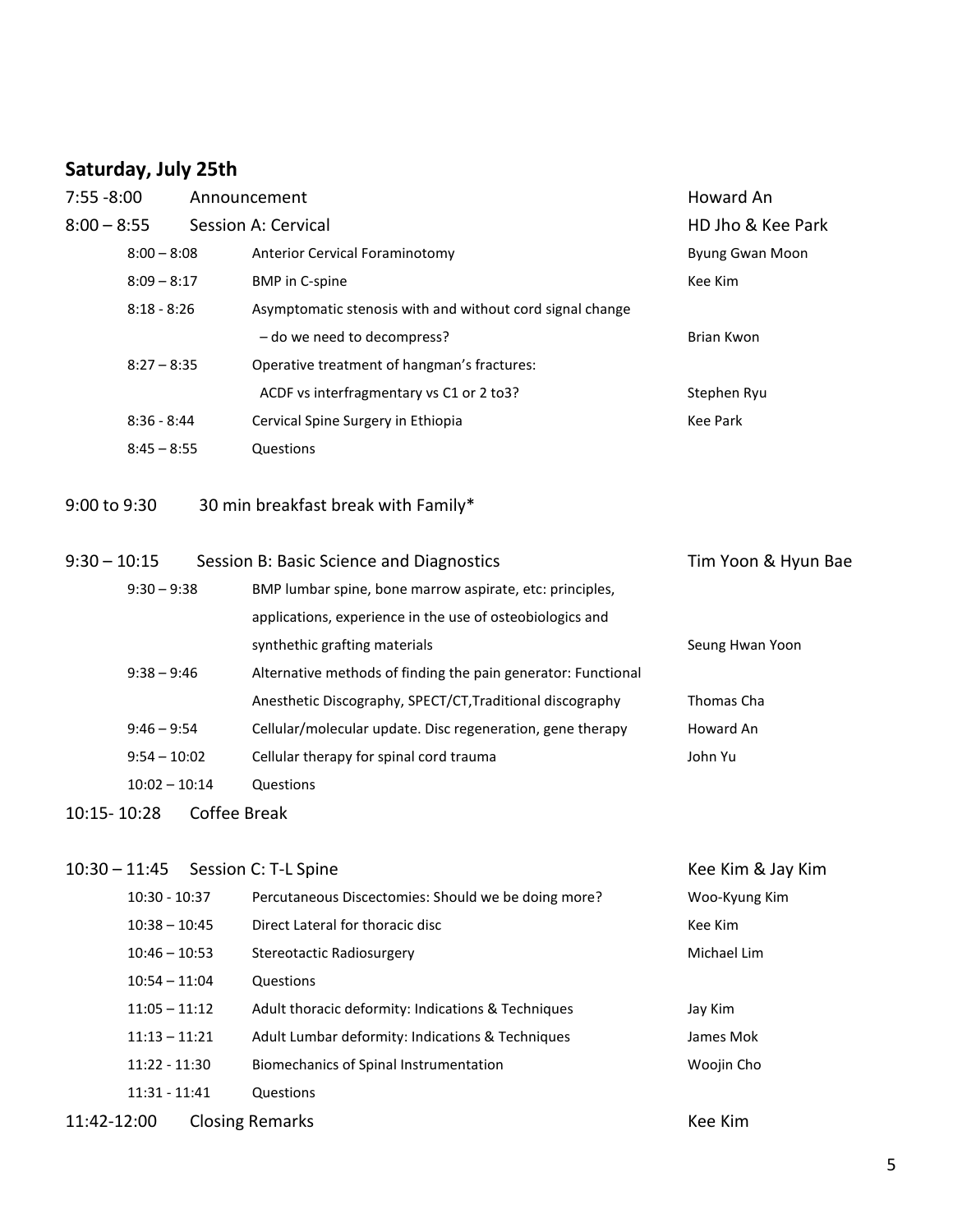12:00 Adjourn and Lunch\*

12:00 Depart for San Diego Zoo, Sailing Trip or spend the afternoon and evening on your own.

# **GUEST REGISTRATION**

Registered guests are invited to attend those events indicted with an "\*" on the schedule with the purchase of a guest registration.

# **TARGET AUDIENCE AND MEETING PURPOSE**

Designed for orthopedic surgeons and neurosurgeons caring for patients with spinal disorders.

# **COURSE DESCRIPTION**

This meeting will feature open papers, state of the art lectures, and faculty from across the United States and Korea. Designed for orthopedic surgeons and neurosurgeons, this CME activity will offer an extensive update on recent advances in technology and clinical applications.

## **MEETING OBJECTIVES**

Upon the completion of this meeting, participants should be able to:

- 1) Discuss operative and non-operative approaches to the cervical and lumbar spine
- 2) Differentiate various minimally invasive approaches to the spine
- 3) Identify controversial and newer techniques in the spine
- 4) Recite the principles of management of deformities of the spine

# **NEEDS ASSESSMENT**

An analysis of the professional practice gap by the Program Committee, including a survey of expert faculty opinion and prior activity feedback, indicates that the educational needs fulfilled by this meeting are the following:

- $\Box$  New Knowledge
- **Increased Competence**

# **CONTINUING MEDICAL EDUCATION (CME) CREDIT**

# Approved for *AMA PRA Category 1 Credit(s)TM*

This activity has been planned and implemented in accordance with the Essential Areas and policies of the Accreditation Council for Continuing Medical Education through joint sponsorship of the University of California, San Diego School of Medicine and the Korean American Spine Society. University of California, San Diego School of Medicine is accredited by the ACCME to provide continuing medical education for physicians.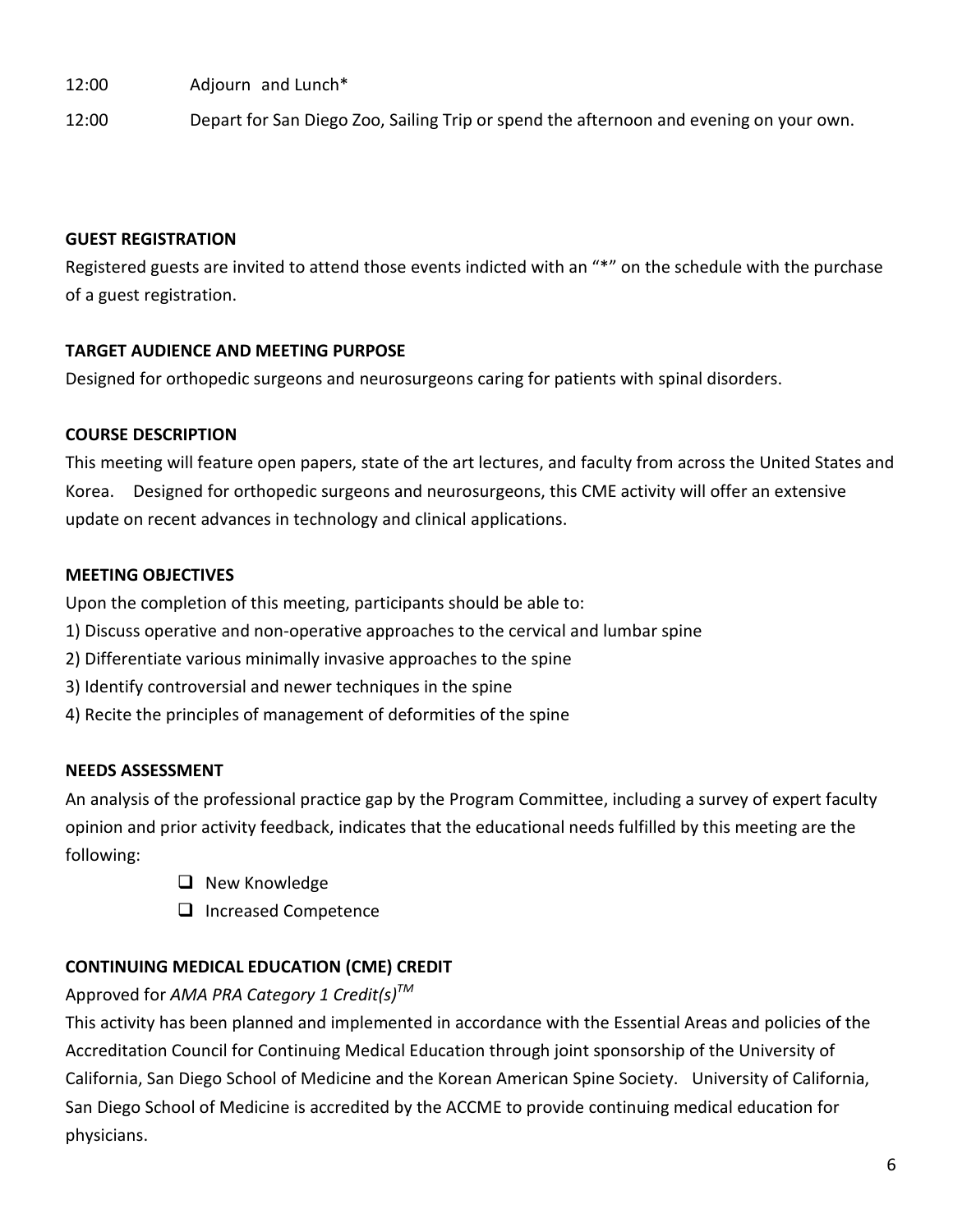The University of California, San Diego School of Medicine designates this educational activity for a maximum of 7.5 AMA PRA Category 1 Credits. Physicians should only claim credit commensurate with the extent of their participation in the activity.

## **CME CERTIFICATES**

Certificates will be provided via mail once evaluations have been completed.

## **CULTURAL AND LINGUISTIC COMPETENCY**

This activity is in compliance with California Assembly Bill 1195 which requires continuing medical education activities with patient care components to include curriculum in the subjects of cultural and linguistic competency. Cultural competency is defined as a set of integrated attitudes, knowledge and skills that enables health care professionals or organizations to care effectively for patients from diverse cultures, groups, and communities. Linguistic competency is defined as the ability of a physician to surgeon to provide patients who do not speak English or have limited ability to speak English, direct communication in the patient's primary language. Cultural and linguistic competency was incorporated into the planning of this activity. Additional resources on cultural and linguistic competency and information about AB1195 can be found on the UCSD CME website at [http://cme.ucsd.edu](http://cme.ucsd.edu/)

#### **DISCLAIMER**

The material presented at this meeting is made available by KASS for educational purposes only. The material is not intended to represent the only, nor necessarily the best, method or procedure appropriate for the medical situations discussed. It is intended to present an approach, view, statement or opinion of the faculty, which may be helpful to others who face similar situations. KASS disclaims any and all liability for injury or other damages resulting to any individual attending the meeting, and for all claims which may arise out of the use of the techniques demonstrated therein by such individuals, whether these claims shall be asserted by physicians or any other person.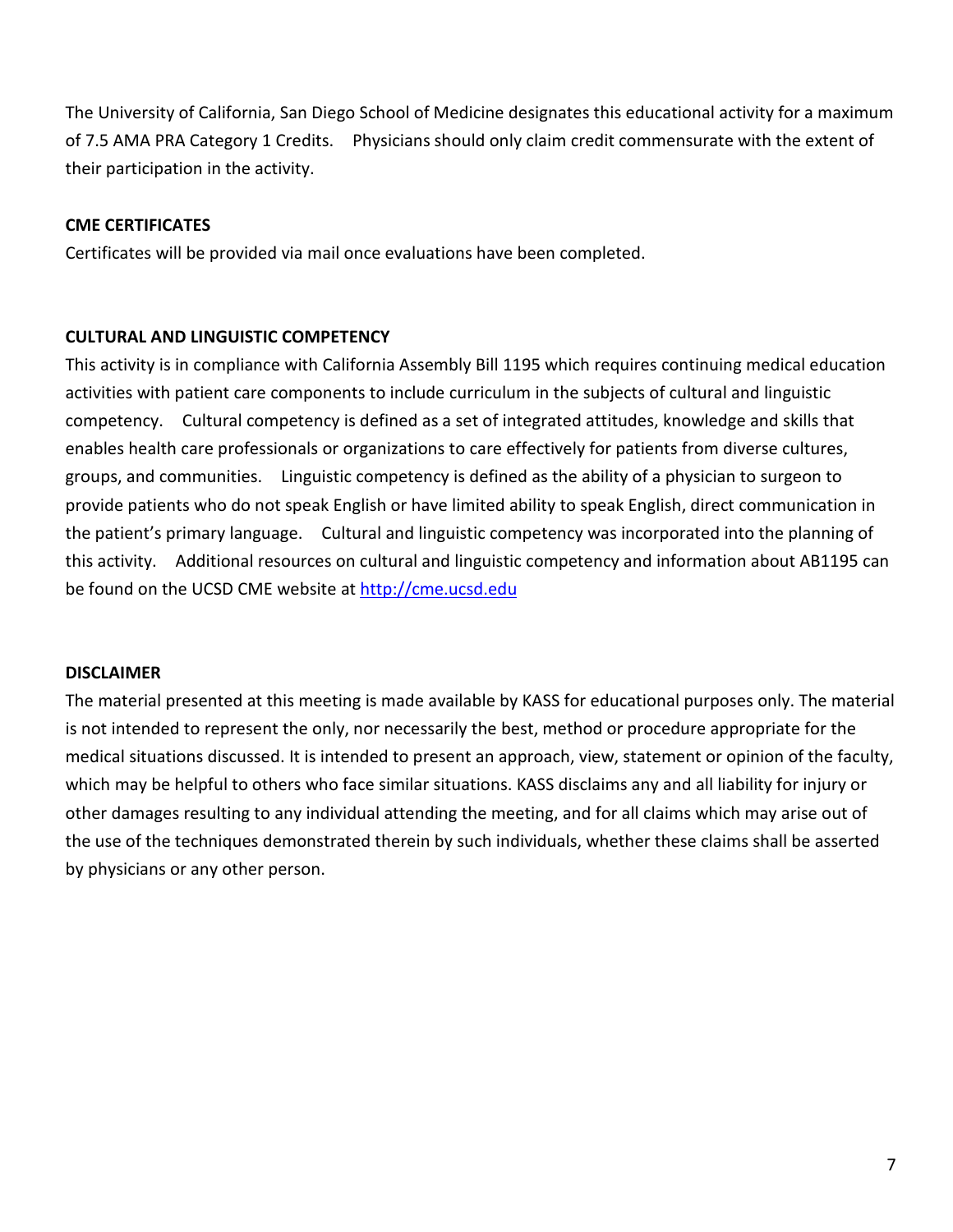#### FACULTY LIST

COURSE DIRECTOR- Choll Kim, MD-University of California, San Diego School of Medicine Howard An, MD Rush University Medical Center Chicago, IL. US

Hyun Bae, MD Spine Institute Santa Monica, CA US

Thomas Cha, MD Columbia University Medical Center New York, NY us

Woojin Cho, MD, PhD Washington University St Louis, MO US

Kee-Yong Ha, MD Seuol St. Mary's Hospital Seoul, Korea

Hae-Dong Jho, MD, PhD Jho Institute for Minimally Invasive Neurosurgery Pittsburgh, PA US

Kee Kim, MD University of California-Davis Medical School Sacramento, CA US

Sunny Kim, MD Central Mountain Spine Center Alexandria, MN US

Woo-Kyung Kim, MD, PhD Gachon University Imcheon, Korea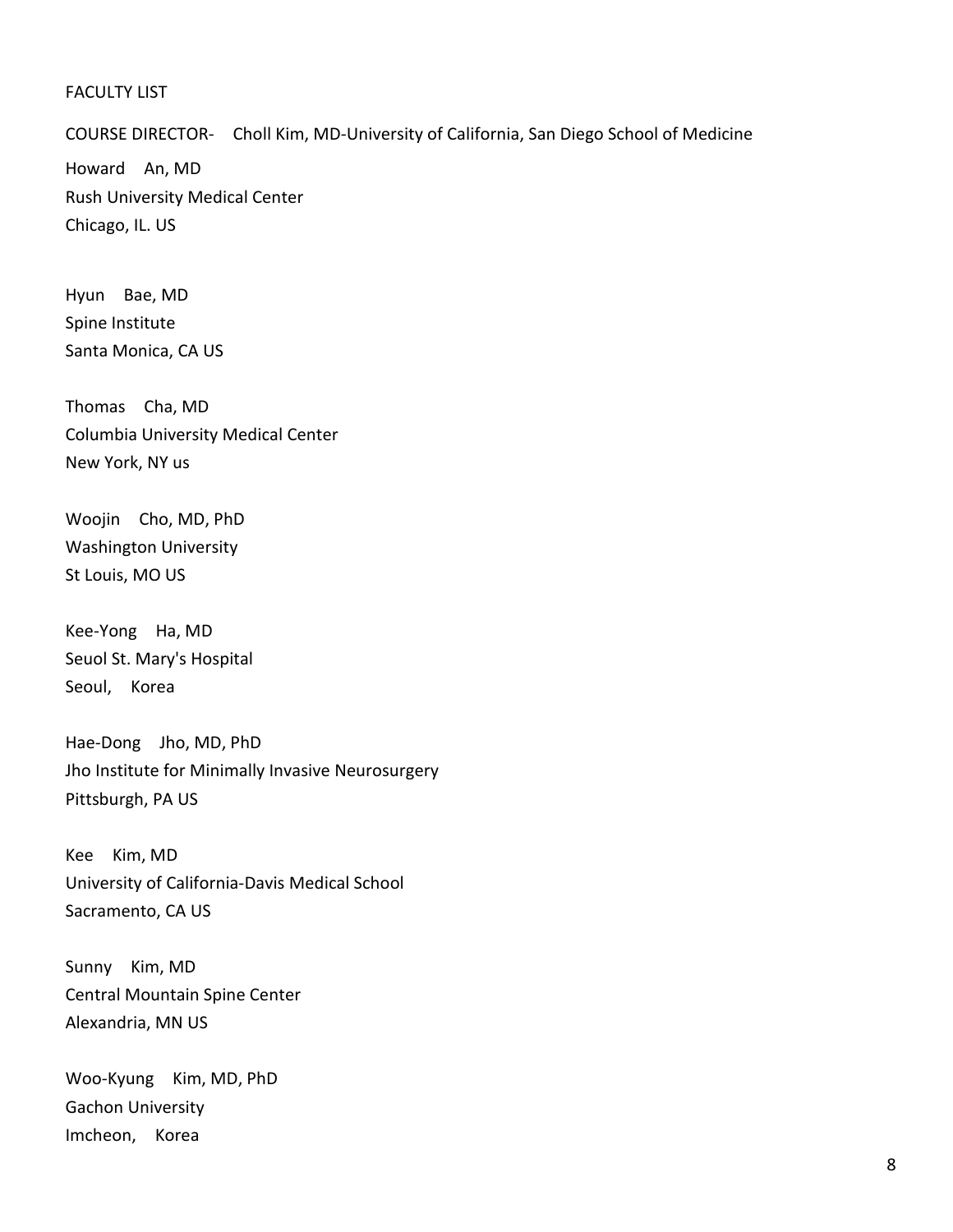Brian Kwon, MD New England Baptist Hospital Boston, MA US

Casey K. Lee, MD Spine Care & Rehabilitation Roseland, NJ US

John Y.K. Lee, MD University of Pennsylvania Phildelphia, PA US

Jae Y. Lim, MD Atlanta Brain & Spine Fairfax, VA U S

Michael Lim, MD John Hopkins Hospital Baltimore, M D US

James Mok, MD The Spine Institute San Francisco, CA US

Byung Gwan Moon, MD, PhD Eulji Medical Center Seoul, Korea

Michael Y. Oh, MD Allegheny General Hospital Pittsburgh, PA us

Kee Park, MD

Wayne, NJ US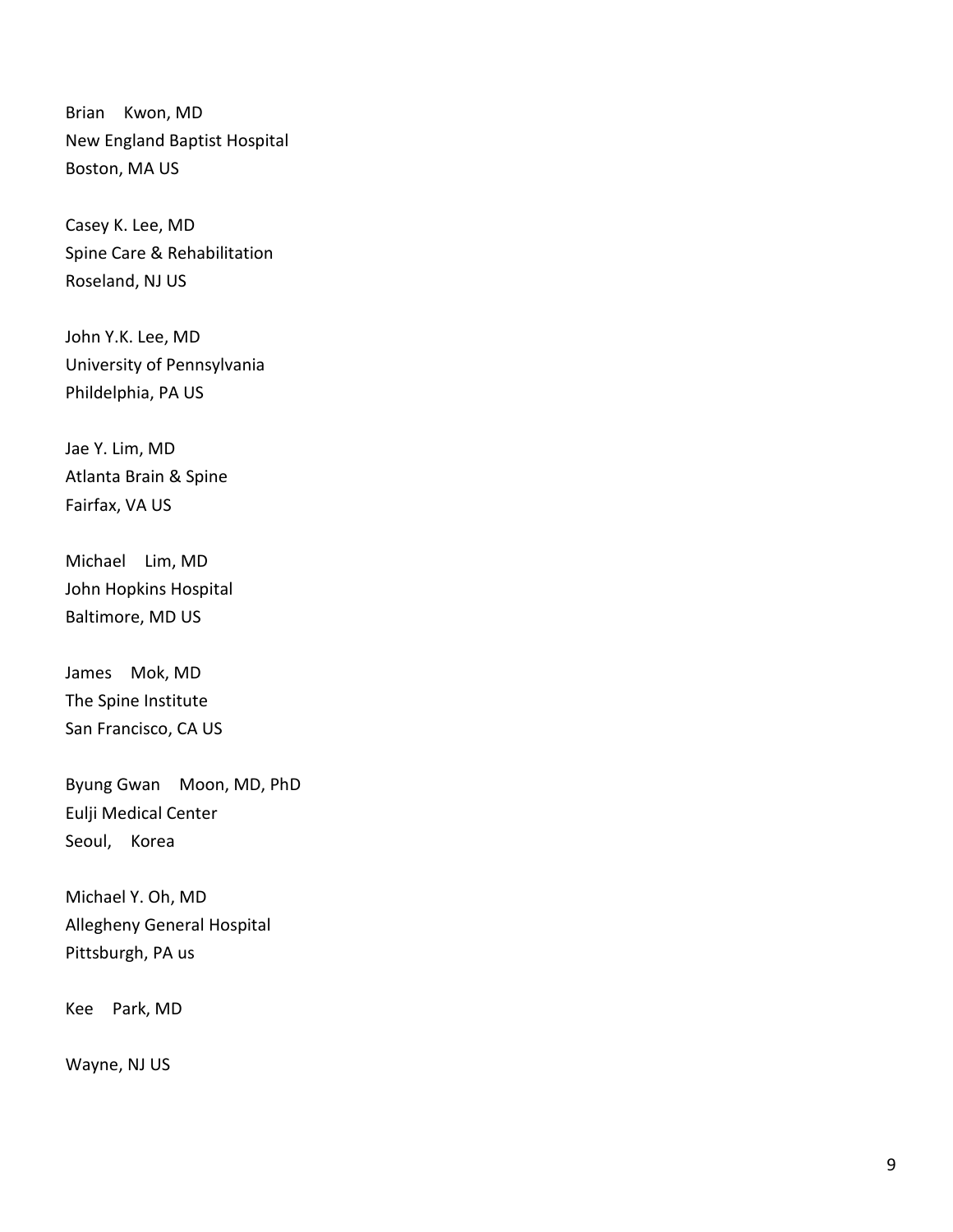Daniel Riew, MD Washington University St Louis, MO US

Jeff Roh, MD Orthopedic International Kirkland, WN US

Stephen Ryu, MD Stanford University Palo Alto, CA US

Douglas S. Won, MD Southwest Spine Institute Irving, TX US

Kevin Yoo, MD Palomar Neurosurgery Center Poway, CA US

Seung -Hwan Yoon, MD, PhD Inha University Hospital Icheon, Korea

Tim Yoon, MD, PhD Emory University Decatur, GA US

 $\epsilon$ 

,

,

,